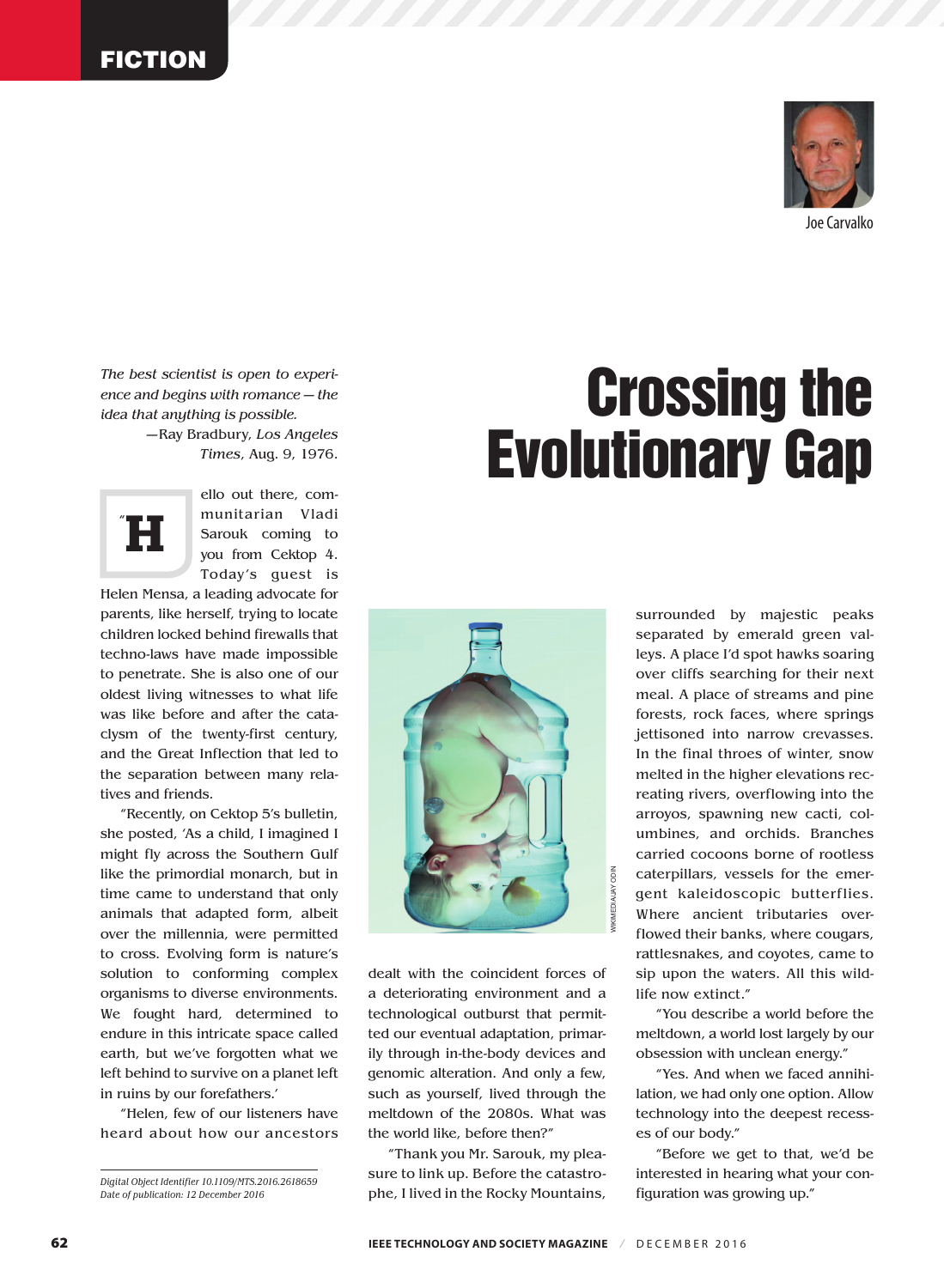"Aboriginal, one that had existed for two million years. Nothing artificial, endowed with what nature supplied, not connected to a network."

"And, physical appearance?"

"Upright creature. Outwardly not altogether different from today, a body, two arms, two legs, a head, with a brain for abstract thinking and feeling. My height, nearly two meters. A tall girl in my day."

"Are you saying that you used no artificial enhancements, or germline alterations?"

"My parents, called Millennials, born in the century before me, were oblivious to things like cyborg technology, genetic enhancements, and even climate change. By the time I entered the workforce, late 2030s, technology had already been used widely for therapies, like stimulators for pain management, depression, regulating bioprocesses like the heart, skeletal prosthetics, and artificial organs, hearts, kidneys. This was the first wave. Augmentation technology to survive the meltdown came later, in the 2060s, and then of course the enhancements, the third wave, to increase mental acuity."

"Fascinating Helen, go on."

"Back then, any two of us looked the same, as far as form. But, internally, many were being enhanced through implants, like a heart or a pancreas. Beginning in the '60s, some were chosen for notification technologies to survive the meltdown. And not until the '80s did we begin to incorporate devices that helped us think quicker, more logically. On the outside, we looked the same. Inside, we were diverging into different technologies, all with the same objective: survival and superior intellect."

"Are you suggesting that these differences created, for the lack of a better descriptor, different species?"

"Not exactly. Although the germline alteration business was proliferating, most procreation still resulted in aboriginal offspring. But anatomies were gradually being modified by different equipment, applications, installed at younger and younger ages. Between germline alterations and hard technology,

we shifted into different spheres, what our predecessors referred to as demographics."

"But, the main point was to survive, increase longevity, right?"

"Yes, therapeutic technology was headed there. Yet, it was impossible to deal with simply the physical body without wanting to improve the psychology of individuals, their outlooks, and of course treat emotional disturbances, like depression. Psychotropic medications had been around for a hundred years, both drugs and in the '20s, deep brain electronic stimulators."

"Were they installed just to alleviate illness?"

"No, these "feel good" technologies were available to anyone, subject to cost. Many designed to alter sensations, what we felt. Affectively."

"Affectively?"

"Yes, some backed technologies that reduced emotional barriers, so we could see things for what they were, impartially. Introversion, introspection, forms of self-awareness, neuroticism and narcissism, were suppressed. Systems that favored cognitive over affective thinking, over time, produced personalities with lesser degrees of openness, extraversion, and great levels of agreeableness."

"Were there attempts to deal with attitudes, say empathy or indifference."

"They came at this a little differently, developing technology to

These "feel good" technologies were available to anyone, subject to cost – many designed to alter sensations, what we felt.

> influence arousal, curiosity, and motivational intensity."

"What do you mean, exactly?"

"We've forgotten that early on stimulators were prompted by the need to survive environmental changes. As such they were integrated into the sympathetic nervous system to slow down the production of adrenaline, and thus channel the effects of 'arousal.' For instance, while increasing our sensitivity to temperature change, it damped 'flight" response,' or the impulse to act precipitously. Once installed, these types of processors gave the network time to size-up threats, before transmitting to our processors, how to respond."

"But, how did that change people? Did it alter their perceptions, their dispositions?"

"I can say, I'm not the person today that I was a hundred or even fifty years, ago. My temperament, cognitive focus, and even socialization changed each time a new operating system was downloaded."

"How did it affect socialization?"

"Close friends and relatives eventually drifted away into their own space, we became different in how we each saw the world. And, then we began to lose touch, not because we were incorporating different operating systems, but because somehow the technology was de-socializing, partitioning us into electronic spaces where we could no longer effectively communicate. Protocols were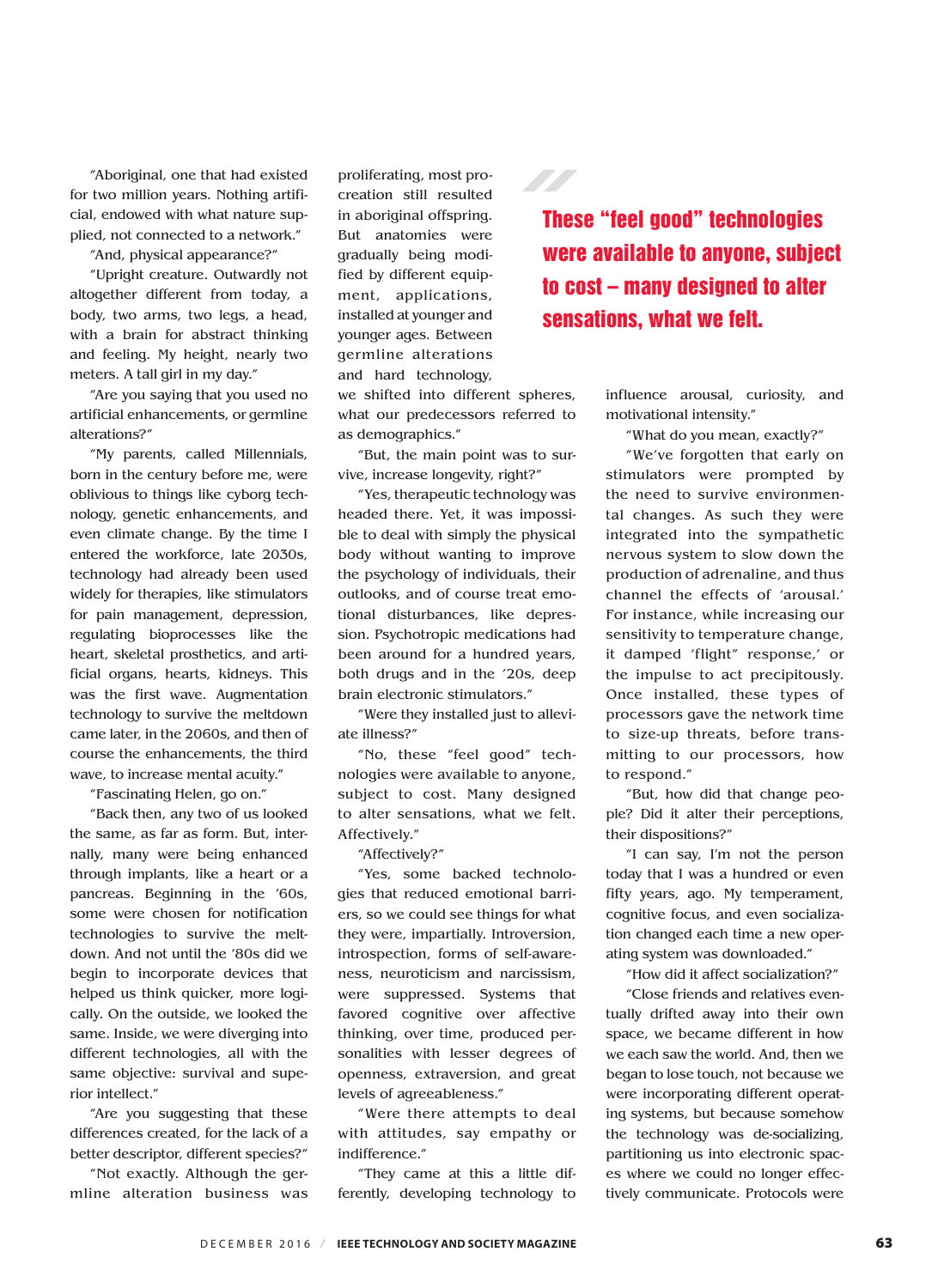not standard, inputs produced different outcomes."

"Is this how you lost touch with your son?"

"Mainly, yes, although there were extenuating circumstances."

# <u>STATISTICS OF THE COMMUNIST</u>

### I met my husband Adam in 2056 and by then we were both considered transhumans.

"Did our leaders see the socializing side effects coming?"

"Leaders only saw the upside, improving the economy and wellness, and later protecting us from the devastation of climate change…"

"Can you give us an example of an early enhancement that had an economic effect?"

"I'd just turned thirteen and my grandfather bought me a smart chip. Let me buy products with no hassle. Smart RFID-like devices were injected, if you can believe it, into our hands. We'd walk into a store, which of course no longer exists, and wave over something we wanted. Store equipment sensed the selection, charged our bank account, and within hours the item would be delivered by drone."

"Absolutely fascinating to hear from somebody who experienced visiting a store. What was the next big societal change affecting your life?"

"I'd have to mention how the world was overcome, at first slowly, but then with increasing ferocity, by storms and rising tides. We tracked each tenth degree Celsius beyond 1.8, which hit somewhere in 2030s. When I'd turned fifteen, 2035, technologists began aggressively installing processors into humans, mainly for medical therapeutics, as I'd mentioned. But, a full 20 years would pass before they turned to imbedded technology for overcoming the assaults from a planet that had reached a 2.4 centigrade rise.

> By then we were seeing sudden overnight extremes in the temperate zones, between minus 40 and plus 130 degrees."

"The territory, known as Florida, began disappearing about then, right?"

"Yes, and the land along the northern Gulf Coast was inundated, causing mass migrations to western elevations."

"I understand that across all continents land became scorched. By the early 2050s sea levels rose over 1.5 meters. Places like Australia's Queensland and New South Wales lost over 2 million habitable properties. By 2080 another halfmeter took out 100 miles inland. Fortunately, the idea of land has ceased to have any real importance to our survival."

"Yes, the planet changed dramatically."

"Were people aware that they were heading toward annihilation?"

"Oh yes, but countries in the early 2000s, before the tipping point, couldn't agree about what to do… much driven by commercial interests and populations unwilling to conserve. Politicians told people that climate change was a hoax. By the late 2040s, sea levels couldn't be contained by higher levies and dykes. Cities, like New York, Miami, New Orleans, Seattle were becoming uninhabitable."

"When did people realize that the only chance for surviving was imbedded technology?"

"Let's see, I met my husband Adam in 2056 and by then we were both considered transhumans."

"What identified you so?"

"We were born unaltered, but technologically augmented in some way, an artificial organ transplant here and there, or sensors to warn of climate change threats, and to a lesser degree help compete for work."

"Were there official ways that kept track of who was and wasn't altered?"

"The census bureau kept track of such things. Transhuman was a designation resulting from the type of in-the-body technology one was outfitted with, a vital organ, technologies to sense undetectable gases, or unobservable infrared flames, which if encountered immediately incinerated you."

"Rather frightening. Did everyone have access to this technology?"

"No, government applied a mix of qualifications, such as one's utility to society."

"Wasn't it inhumane to let some just perish?"

"It's not really that different from the mechanisms that had been in place for centuries."

"Such as?"

"In the U.S., although never openly admitted, the affluent considered themselves to have more utility than the poor. One of many consequences was that wealthy communities maintained schools with more resources. Depending on which schools children attended, they would either end up welloff or poor and the cycle repeated itself. Poor people had less, died sooner. It was not spoken about openly. When time came to decide who would be augmented, governments made policy choices based on similar standards of 'utility.' Those determined to have greater social efficacy went through rigorous testing and economic scrutiny. If you qualified, government subsidized the installation and maintained the technology."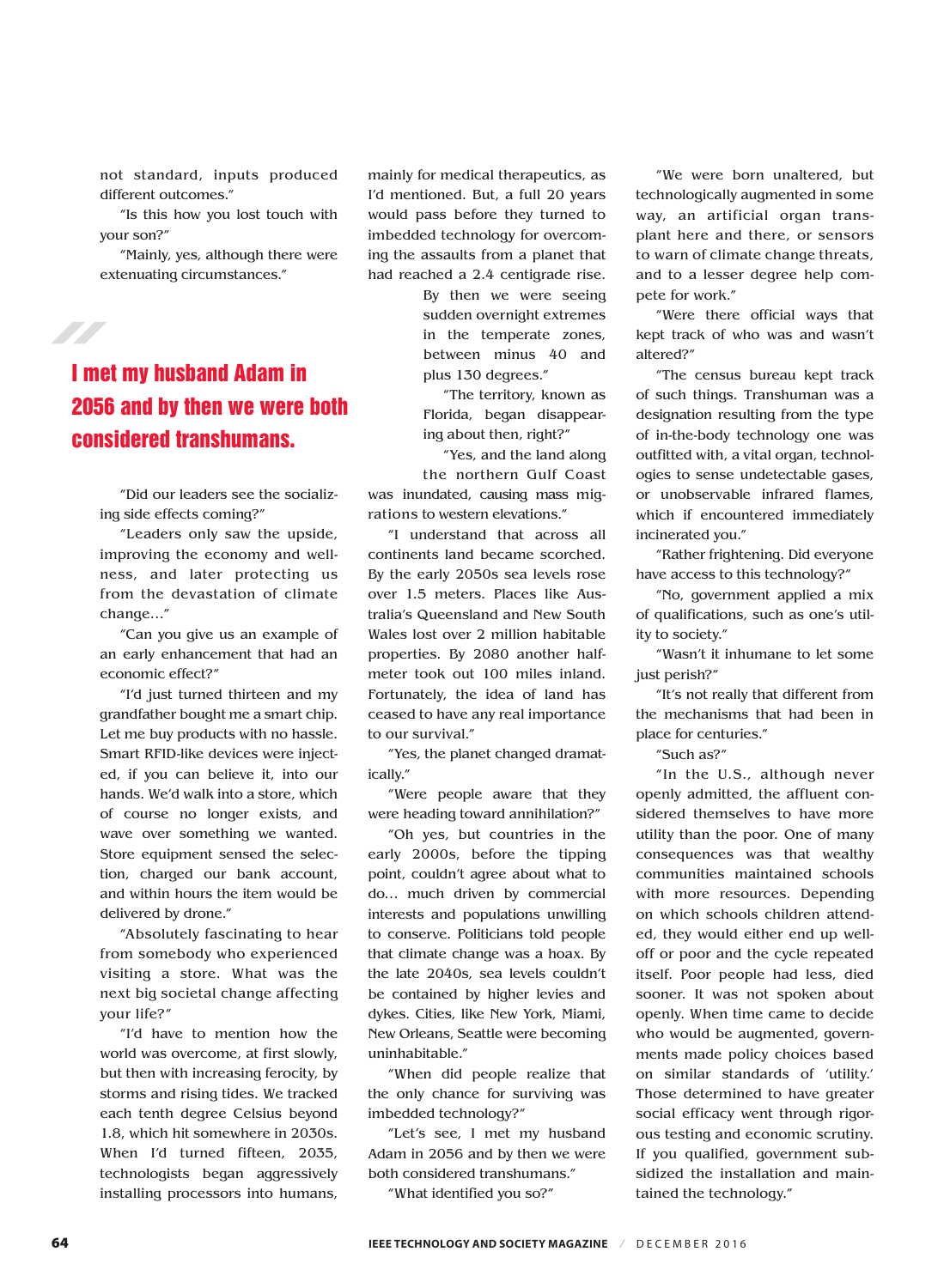"Everybody must have wanted it."

"Sure, the way to survive the decimation being caused by global warming was to infuse technologies that gave advanced warning of an extreme condition, and later on reset the stasis or base point of internal human temperature, depending on environmental conditions. Other advances actually supercharged our body's perspiration rate."

"So you're saying we needed ways to adapt to our environment, faster than what would have been the normal evolutionary process."

"Precisely. More than 2 million years ago, humans followed separate paths under the forces of climate change, and over time bodies naturally adjusted, skin pigmentation, surface area. However, the rise time from 2 to 4 degrees was coming upon us so steeply that only new technology could save us."

"Do you remember how much the global temperature had increased, by the time you met your husband?"

"We'd been at a 3.2 degree increase for a few years, and then unexpectedly it reached a bifurcation point and the environment threw the carbon cycle into reverse. Where you'd expect vegetation to absorb carbon dioxide, plant life and the soil itself began releasing it, amplifying atmospheric concentrations, boosting us an unexpected 1.5 degrees. We quickly went to 4.7."

"How drastic was the effect on population?"

"Immediate. Heavy precipitation, extreme heat, crop yields plummeted, billions died of starvation. We lost most sea ice, and then Antarctica and Greenland mechanically collapsed caused sea levels to reach the 2 meter mark. People in low lying areas drowned."

"What kind of climate enhancements were available, say in the '80s?"

"Humans were then being equipped to sense methane gases and infrared fires."

"Did those features need to be embedded?"

"Yes and no. The potential for random outbursts became impossible to monitor locally,

and although we could have attached warning devices to clothing, it was more reliable warning us directly through a connection to our autonomic nervous system."

"And, what about children during this time?"

"Adam and I decided that when MacArthur was born, he'd have the latest in-the-body augmentation to ward off climate hazards and mental enhancements to live free from the burdens of physical labor that many were still living through. We added components to speed access to historical data, and as time went by, improve logical reasoning. This was the start of what became impenetrable boundaries around users of cognitive technology, MacArthur included. Manufacturers incorporated encryption and firewalls, for no reason other then preventing competitors from stealing trade secrets."

"Was the use of enhancements wide spread?"

"No, actually just a relatively small population. So, we grew distant from relatives and friends, having less and less in common as time went by. I think many were embarrassed by how little they understood. After all they only had their natural brains to draw on. Eventually we considerably outlived the people of our generation."

"Can you explain the Great Inflection of the twenty-first century to our audience?"

"Ah, the inflection… where progress flattened out for a dozen years, before taking off again. Being on the wrong side of the curve, meant obsolescence, job loss."

"Were upgrades automatic?"

"For transhumans like Adam and

## We needed ways to adapt to our environment, faster than what would have been the normal evolutionary process.

me, we were limited to single sourced upgrades, partly because we were early adopters on the left side of the inflection, and because proprietary encryption and firewalls didn't allow competitive upgrades. Eventually, subsidies declined, and it became impossible to remain updated."

"How did this affect your family?"

"Adam had worked as a programmer for years for a bio-computer manufacturer in New-Seattle. One day he learned his company was being acquired by SoftCognition, who was only keeping programmers with Spark 3000 technology. He had a metabolic processor installed before the inflection, which monitored vital organs, sending real-time updates to an A.I. physician, but it didn't track cognitive functioning. Veritas-AG provided his professional engine with identification codes and keys to his internal 'safety deposit box' — a device that maintained everything he thought he'd ever need as a programmer. However, newer processors, used by SoftCognition, were beginning to incorporate quantum computers, which were incompatible with the older digital processors. Weeks later, but before the acquisition, Adam was notified that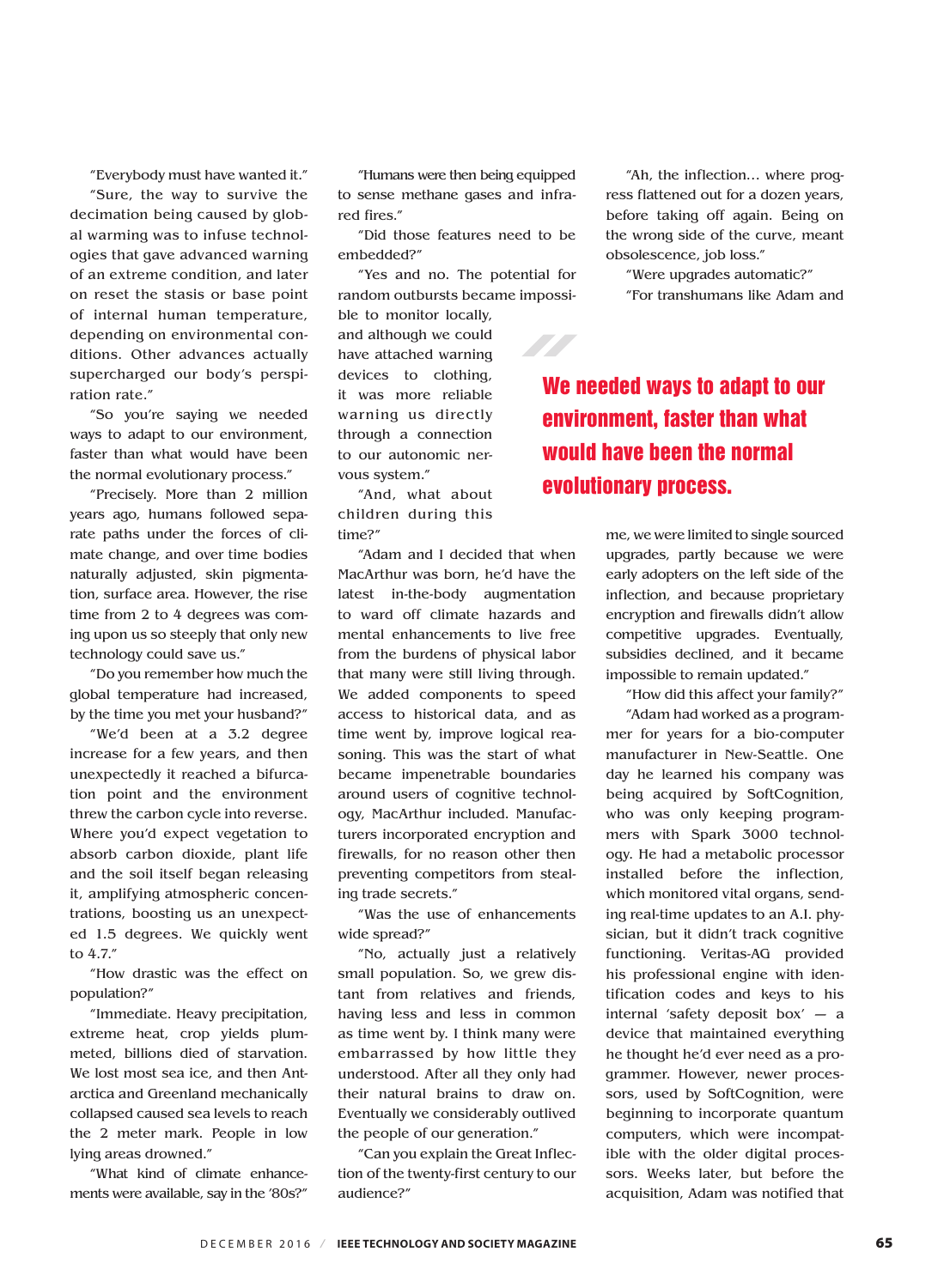his decade-old 4.6 cerebral processor from RB-M, would not accept SoftCognition's protocols.

"When Adam heard, he contacted RB-M for a change out. Cost was a prohibitive \$150,000. He tried locating a vendor, to provide an interpreter between the RB-M and SoftCognition's protocols, but the technology was unreliable, and in any case, no one could get around copyright restrictions. Adam lost his job."

"What side of the inflection was your son on?"

Posthumans, which followed transhumans, were the result of cumulative augmentations. But, their technologies reduced levels of independent thought.

"Right side. He was among the first to install the QP 2000 quantum processor. Some years later, he went to work for the government. Secretive about what he did. One day, he went missing. We immediately contacted our Cektop representative, who said our boy had been assigned classified work."

"Could the representative tell you where he was?"

"No, and couldn't tell us how to contact him. Two years passed. Then an anonymous communique broke the silence. It said he'd moved to a virtually unreachable technology. Although we found his address, a firewall denied all attempts to establish a link. The government and the manufacturer refused to unblock his ports. Our messaging was to no avail. For Adam and I our world collapsed."

"Helen, I'm so sorry."

"Maybe he is listening in… and able to reach out to me."

"Was your husband ever able to find work?"

"No. And, we believed not making reasonable accommodations for workers whose technology was being phased out, was a form of discrimination, and back then seen as denial of equal protection. The World Transhumanist Party – we were members – had as its mission, developing a form of transhumanism, free from the 'cultishness,' where people discriminated against those with different technologies. But, the party

> didn't seem bothered by Adam and many like him, who couldn't keep up with changing technologies."

"Would you not agree that only the fittest should have been allowed into the future as posthumans?"

"Posthumans, which followed transhumans, were the result of cumulative augmentations. But, their technologies reduced levels of

independent thought. Adam was cautious and chose his system believing it wasn't as invasive as synthetic artificial intelligences, which were in their infancy, and which promised to practically replace the entire right lobe of the cerebral cortex, and some say independent thought."

"The totally synthetic artificial intelligences were quite independent minded, and required alterations to standard human physiology. Correct?"

"Yes, a redesign of the human form, employing synthetic genomes that by then were high density computational circuits."

"When did they become available?"

"Around 2110. I was about ninety, and opted in for synthetic genomic integrated upgrades and reassignment therapy. In roughly five years I went from transhuman to posthuman."

"And your configuration at that point?"

"I had the latest quantum processors. It carried thought-driven simulations. At first it was like dreaming, because it could perceive much quicker than I could consciously evaluate. Although at the end of any sequence, I was where I wanted to be, thought-wise at least."

"Did it change your everyday routine, how you might have dealt with colleagues? Or family?"

"Most of my coworkers had been linked into the same network, so we could communicate thoughts without having to use an intermediary, such as writing or speaking."

"But, had it changed personal relationships?"

"Regrettably, Adam did not upgrade to posthuman. We drifted apart. We stopped talking. In the process of "upgrading," I lost the love of my life… something an advanced technology could never fix. Some years later he passed. I miss him desperately."

"Can you tell our listeners what else changed during your lifetime?"

"Without getting too deep into theory, the human form, for millions of years experienced first hand, causal associations where reflexively it expressed intentions and desires… We understood cause and effect. One to one, our sensations directly interfaced with the world: we heard music, saw something called color, tasted the bitter and the sweet. But at bottom, music is the molecular compression of waves, color the particular packet size of energy. All this could be sensed by technology, and as it has come to pass, technology has separated us from direct contact with real world phenomena. It intercepted nature, as it reprocessed and repackaged sensations to conform to some corporate ideal…, what things should appeal to our tastes."

"That's a somewhat cynical characterization of what has been a